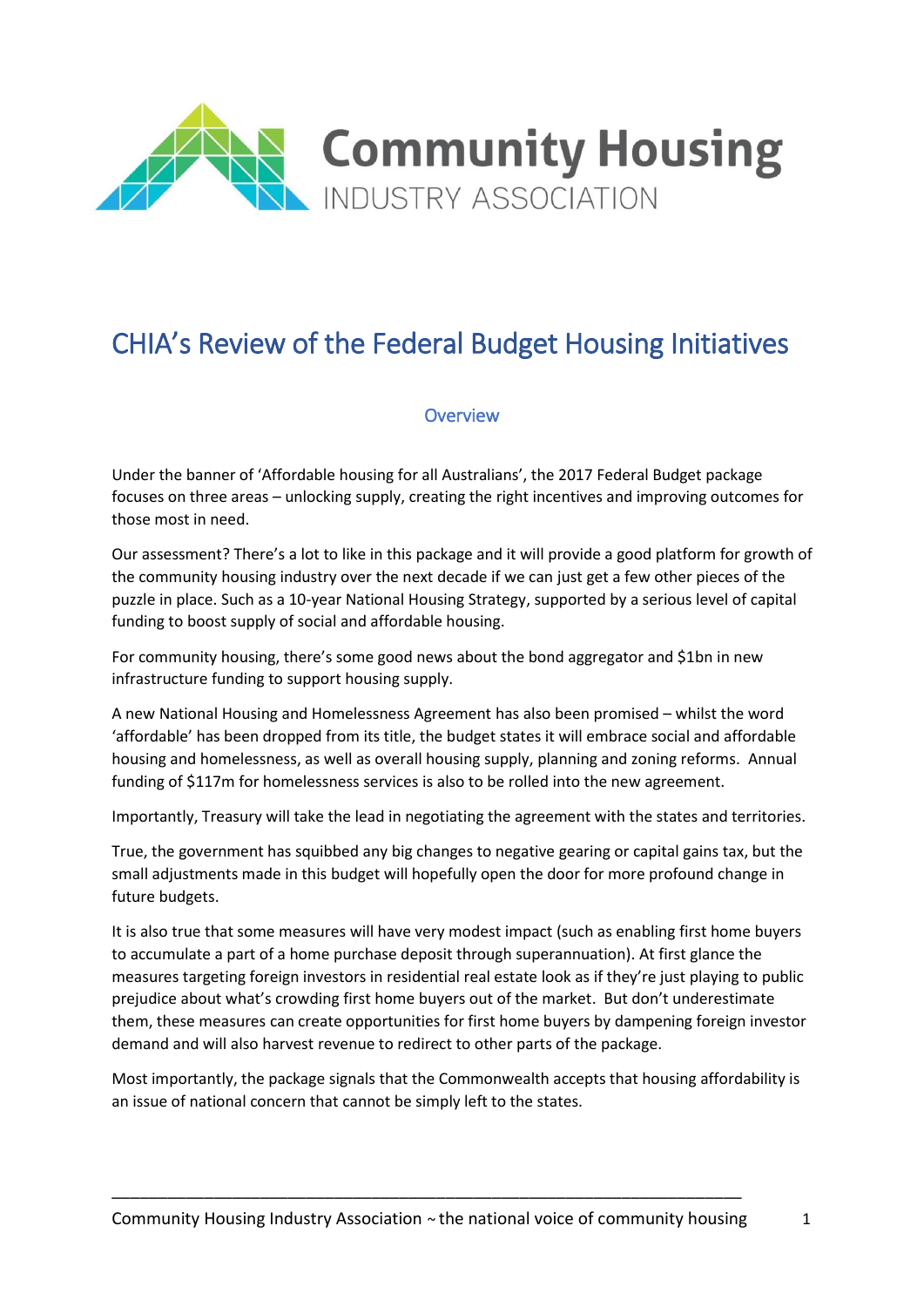## The detail:

### Unlocking Supply

#### Measures in the package that focus on boosting overall housing supply

1. A \$1bn **National Housing Infrastructure Facility** over five years from July 1, 2018 to support local government to finance critical infrastructure such as water, transport links and site remediation to boost housing supply, especially affordable housing supply.

It will provide:

- a. \$600m in concessional loans,
- b. \$225m in equity investments, and
- c. \$175m in grants.
- 2. The government promises to release 'suitable **Commonwealth land**' for housing to supply 6,000 dwellings, starting with 127 hectares owned by the Defence Department at Maribyrnong, Victoria. The Maribyrnong site is reported to be heavily contaminated, so we can expect some of the \$1bn from the National Housing Infrastructure Facility to be used on remediation.
- 3. Developing a public, on-line **Commonwealth Land Registry** from December 1, 2017, to encourage proposals for higher value use of Commonwealth land, including housing development proposals.
- 4. Working with the states on **planning and zoning reforms** to speed up development gets several mentions in the context of a new National Housing and Homelessness Agreement (see below) and infrastructure investment measures.
- 5. The **Western Sydney housing package** offers incentive payments to the NSW and local governments to support planning and zoning reform, accelerate housing supply and deliver affordable housing in Western Sydney. This region is facing above average population growth and housing affordability pressures. The amount of money provided will depend on the housing targets delivered and 'the reform ambitions of the NSW and local governments'.
- 6. Investing more than \$70bn on **transport infrastructure** across Australia from 2013-14 to 2020-21. Post-budget commentary has debated how much of this funding is actually additional money, as opposed to being funds that would otherwise be allocated to states.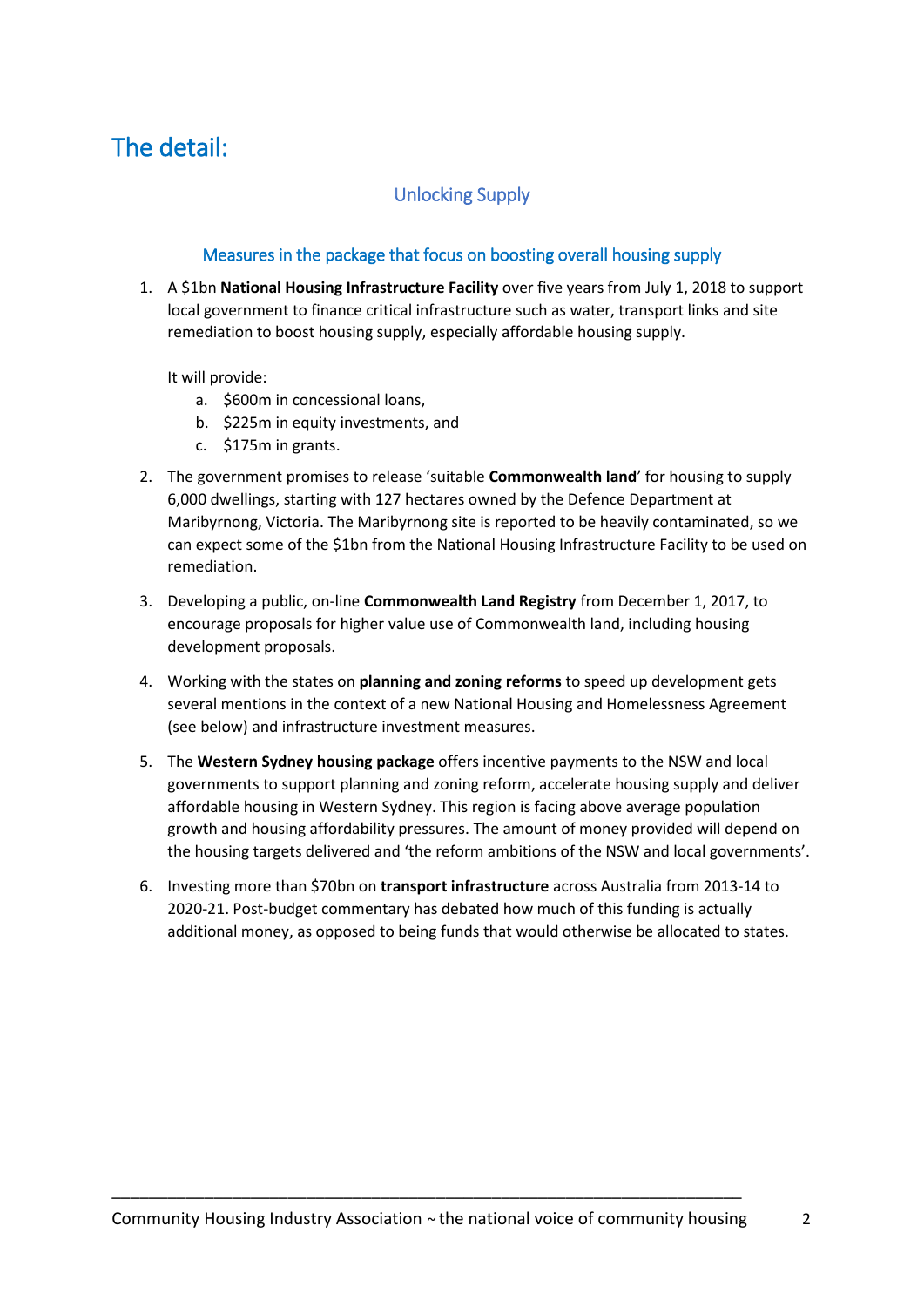#### Measures specifically aimed at stimulating the supply of affordable housing

- 1. The core measure is a **National Housing Finance and Investment Corporation.** While its exact structure and legal form are yet to be decided, the NHFIC will have two functions:
	- i. It will operate the affordable housing **bond aggregator** to provide cheaper and longer-term finance for community housing providers. NHFIC will aggregate providers' borrowing requirements so it can issue bonds to the wholesale market at a lower cost and for a longer tenure than bank finance. The bond aggregator should start on July 1, 2018. The budget has set aside \$4.8m to set it up, but the rest of the funding will be in the Mid-Year Economic and Fiscal update in December or in the next budget.
	- ii. It will manage the \$1bn **National Housing Infrastructure Facility** mentioned above.

The details of the NHFIC will be settled after the Affordable Housing Expert Panel reports to the treasurer on the design of the bond aggregator later this year. It's too early to tell how much an impact the bond aggregator will have on the supply of affordable housing, but if it can reduce financing costs by 2 per cent annually, it will save the community housing industry about \$14m pa in interest payments on its existing borrowings of around \$700m.

#### Other measures in the package aim to boost the supply of affordable housing:

- Specifying **housing supply targets** in new bilateral agreements with the states and territories (see below).
- Rule changes to allow **Managed Investment Trusts** to invest in affordable housing MITs must hold and make available for rent affordable housing assets for 10 years and must rent the properties through a 'professional manager' to households on low to moderate incomes. If at least 80 per cent of the trust income is derived from affordable housing, non-resident investors in the MIT will be subject to a concessional 15 per cent withholding tax (instead of a 30 per cent withholding tax on investment returns), and resident investors will be taxed at their marginal rate.

Properties held as affordable rentals for less than 10 years will have a 30 per cent withholding tax imposed on the capital gains arising from their sale. The MITs will also be able to pool a 60 per cent Capital Gains Tax discount (see below).

The detail of the scheme is yet to be sorted out (for example, how eligible tenants are defined and how much below market the rents must be) and the financial impact on the federal budget is 'unquantified'.

This measure, which starts from July 1, 2017, is aimed at superannuation funds. The two main advantages for resident investors appear to be that they will be able to buy units in residential rental investments, rather than having to buy entire dwellings, and will benefit from pooling the 60 per cent capital gains tax discount as assets are turned over within the fund. The targeting of low and moderate income households suggests that community housing providers will be well placed to manage qualifying properties although, as currently described, the measure is not restricted to community housing.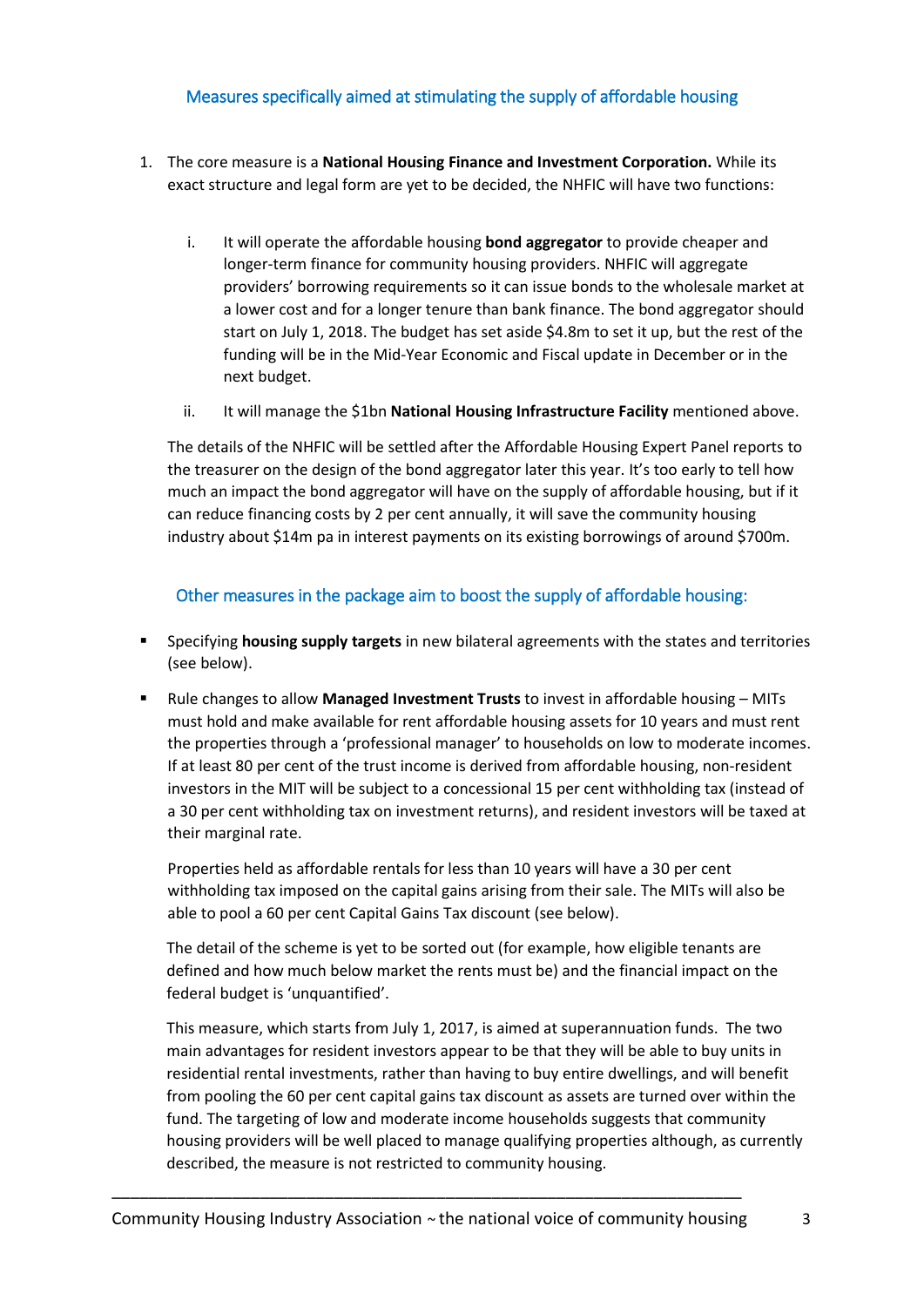▪ Increasing the **Capital Gains Tax discount** to 60 per cent for individual resident investors in affordable housing – housing must be sub-market and managed through a registered community housing provider to eligible tenants (income limits apply) for at least three years. This measure starts on January 1, 2018, with a budgeted annual cost of \$10m.

### Creating the right incentives

The budget puts forward a mix of spending and revenue measures including:

- 1. **First Home Super Saver Scheme** Home buyers can save the deposit for a house by salary sacrificing voluntary contributions to super – the contributions are capped at \$15,000 a year and \$30,000 in total (\$60,000 for a couple). This measure only works for people earning between \$33,201 and \$105,263 because there is an annual \$25,000 cap on pre-tax contributions, which includes employer contributions. The cost is \$250m over four years.
- 2. **Downsizers** over the age of 65 who sell a house they have owned for at least 10 years can tip up to \$300,000 (\$600,000 for a couple) into their super as a non-concessional contribution. The supply impact is unclear; it might encourage some to downsize, but others might put off selling until they reach the age of 65. This measure starts July 1, 2018, costed at \$30m over two years.
- 3. Improving the targeting of **housing-related tax concessions**:
	- i. Removing the capacity for landlords to claim **travel expenses** for collecting rent, inspecting properties and maintenance. This measure starts on July 1, 2017 and is budgeted to save \$540m over three years.
	- ii. **Depreciation allowance** on rental properties can only be claimed by the purchaser or the person who has spent money on capital items and repairs. Subsequent owners can't claim the benefit of the depreciation allowance. Depreciation on existing investments (bought before May 9) can continue until the property is sold. The impact of this measure is hard to predict: it may slow investor demand for rental properties, alternatively it may turn investors away from established properties to new builds. This measure starts July 1, 2017, and is expected to save \$260m over three years.
- 4. Three measures targeted at **foreign purchasers**
	- i. The capital gains main residence exemption for foreign purchasers will be removed from July 1, 2017, and there will be changes to the CGT withholding tax for foreign investors. This is budgeted to save \$581m over four years.
	- ii. Imposing a vacant property tax of \$5,000 a year if the property is vacant for more than six months. The rationale for restricting this to foreign purchasers is unclear. This measure is to start on July 1, 2017 and bring in \$20m in revenue over four years.
	- iii. Restricting the proportion of sales of multi-story development of more than 50 dwellings to foreign buyers to no more than 50 per cent. Some commentators suggest this change will lengthen the development cycle because it will take developers longer to assemble the pre-sales needed for work to proceed, others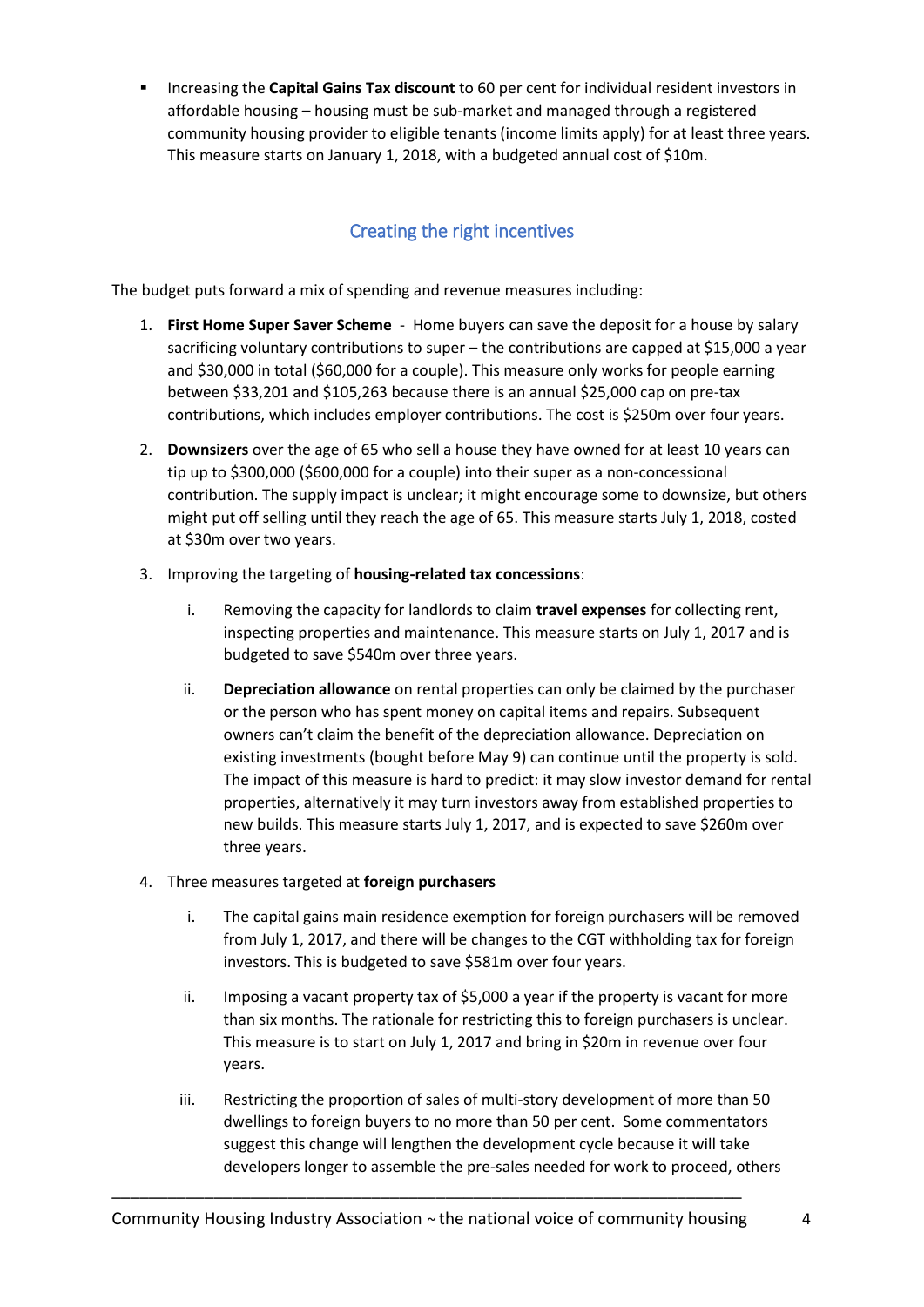suggest it will have only a modest impact since changes to finance rules have already slowed foreign investor demand. This measure has no revenue impact over the forward estimates period.

#### Improving outcomes for those in need

The National Affordable Housing Agreement will be replaced by a new National Housing and Homelessness Agreement from 2018-19.

- i. the existing level of funding to NAHA will be maintained (\$1.3bn pa, indexed annually)
- ii. the National Partnership Agreement on Homelessness will be rolled into the core Housing and Homelessness Agreement to give certainty to service providers – this has been described as '\$375m new money' but only because current NPAH funding is only for one year and this measure continues it for the following three years of the forward estimates.
- iii. bilateral agreements with states and territories instead of a multilateral agreement
- iv. states and territories to match homelessness services funding (officials say that's the aspiration for the housing funds in the agreement, too)
- v. states and territories to meet social and affordable housing targets –to make sure they do, the Federal Government will also provide the National Competition Council \$6.5m over four years from 2017-18 to help implement the agreement and assess ongoing performance under the NHHA.
- vi. states and territories will be required to deliver on housing supply targets and reform their planning systems, as well as address social and affordable housing and homelessness
- vii. states and territories will be encouraged to transfer stock to the community housing sector

The *Big Issue* Homes for Homes initiative will receive \$6m in support over four years. The initiative encourages people selling property to donate 0.1 per cent of the proceeds to fund social and affordable housing projects across Australia.

#### **Other**

- 1. The Treasurer's speech mentions enabling **direct deduction of rent payments from tenants on welfare**, 'to give investors greater certainty' over the income flow from rents. This was announced in the 2016 Federal Budget, but the legislation for the measure will be introduced this year.
- 2. Use of **Social Impact Investing** (SII) to trial ways to improve housing/homelessness outcomes. There is \$10.2m over 10 years to partner with state and territory governments to trial the use of Social Impact Investment to fund innovative programs aimed at improving housing and welfare outcomes for young people at risk of homelessness. The trial would target priority groups, including those supported by specialist homelessness services, exiting the out-of-home care system or institutions such as juvenile detention. Another \$8m over four years will create an SII Readiness Fund to help NGOs and private sector organisations build skills to develop SII projects or business plans.
- 3. The government will provide \$209m over four years to set up a new, national, independent regulatory body, the **National Disability Insurance Scheme Quality and Safeguards Commission.** The commission will ensure appropriate safeguards are in place to protect participants in care, and establish expectations for providers and the disability workforce in